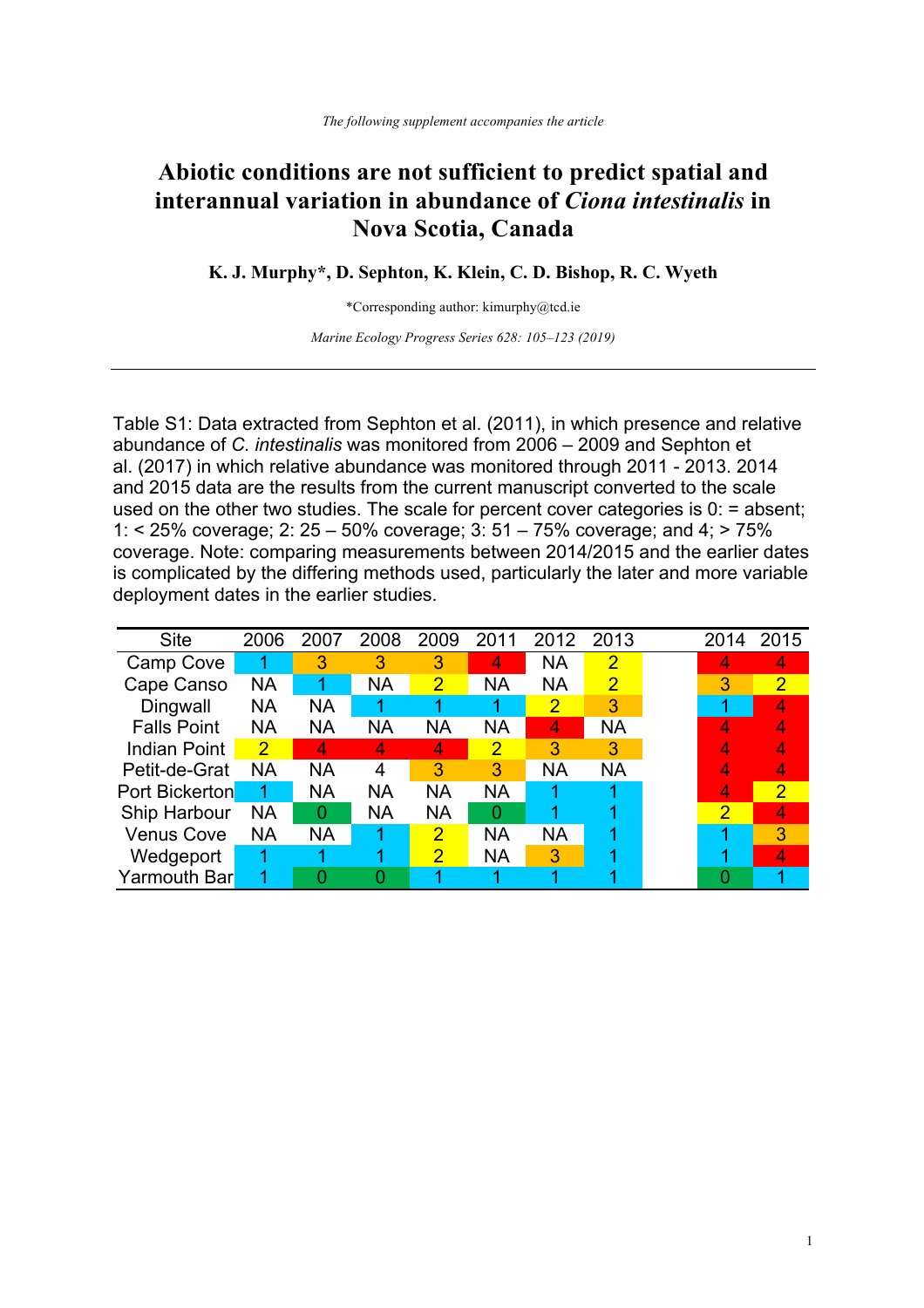

Figure S1: The relationship between the measure of relative abundance (% cover) that we used for our biotic metric of *Ciona intestinalis* on settlement plates, and the abundance of *C. intestinalis*, counts of individuals. Linear regression results verify the significant relationship between the two ( $r^2$  = 0.6, p < 0.001). These data are from 2015 (random choice of year using coin toss) and represent a random sample of settlement plates (n = 39) stratified by site and measurement period. See Table 1 of manuscript for Site Codes.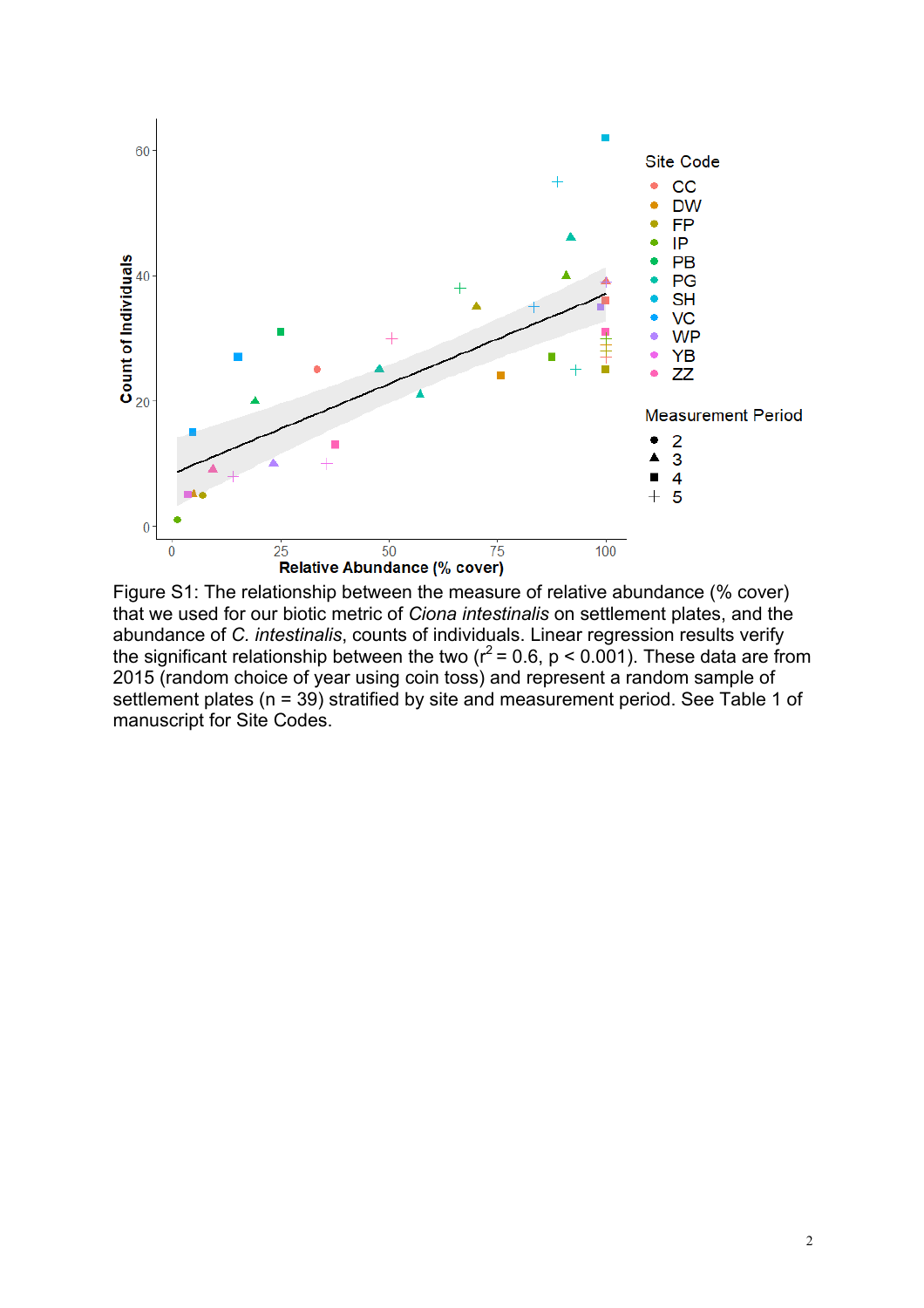Table S2: Stepwise removal of a single abiotic metric from the most correlated pair using the 2014 abiotic metrics. The pair of metrics most correlated at each step is highlighted. The light grey shaded metric was kept (Keep), while the metric shaded with dark grey was removed (Rem.) from the process. There was a selection rule to always have one metric from each variable remaining.

| <b>Variable</b>           | <b>Metric</b> | <b>Step</b><br>1 | <b>Step</b><br>2 | <b>Step</b><br>3 | <b>Step</b><br>4 | <b>Step</b><br>5 | <b>Step</b><br>6 | <b>Step</b>     | <b>Step</b><br>$8*$ | <b>Step</b><br>9 |
|---------------------------|---------------|------------------|------------------|------------------|------------------|------------------|------------------|-----------------|---------------------|------------------|
|                           | Mean          | Keep             |                  | Keep             |                  |                  |                  | Keep            | Keep                |                  |
| Temp.                     | Minimum       |                  |                  | Rem.             |                  |                  |                  |                 |                     |                  |
|                           | Maximum       | Rem.             |                  |                  |                  |                  |                  | Rem.<br>$-0.74$ |                     |                  |
|                           | Mean          |                  |                  |                  |                  | Keep             | Keep             |                 |                     | Keep             |
| Salinity                  | Minimum       |                  |                  |                  |                  |                  | Rem.             |                 |                     |                  |
|                           | Maximum       |                  |                  |                  |                  | Rem.             |                  |                 |                     |                  |
|                           | Mean          |                  | Rem.             |                  |                  |                  |                  |                 |                     |                  |
| pH                        | Minimum       |                  |                  |                  |                  |                  |                  |                 | Rem.                |                  |
|                           | Maximum       |                  | Keep             |                  |                  |                  |                  |                 |                     |                  |
| Water<br>Motion<br>Accel. | Variance      |                  |                  |                  | Rem.             |                  |                  |                 |                     |                  |
|                           | Minimum       |                  |                  |                  |                  |                  |                  |                 |                     |                  |
|                           | Maximum       |                  |                  |                  | Kee<br>p         |                  |                  |                 |                     | Rem.             |
|                           | Pearson's r   | 0.92             | 0.91             | 0.9              | 0.89             | 0.83             | 0.75             |                 | $-0.53$             | $-0.36$          |

Table S3: Stepwise removal of a single abiotic variable metric from the most highly correlated pair using the 2015 abiotic data. The pair of metrics most correlated at each step is highlighted. The light grey shaded metric was kept (Keep) while the metric shaded with dark grey was removed (Rem.) from the process. There was a selection rule to always have one metric from each variable remaining. Only pairwise complete observations were used in the correlation.

| <b>Variable</b> | <b>Metric</b> | <b>Step</b><br>1 | <b>Step</b><br>2 | <b>Step</b><br>3 | <b>Step</b><br>4 | <b>Step</b><br>5 | <b>Step</b><br>6 | <b>Step</b><br>7 | <b>Step</b><br>8 |
|-----------------|---------------|------------------|------------------|------------------|------------------|------------------|------------------|------------------|------------------|
|                 | Mean          | Keep             |                  | Keep             |                  |                  |                  |                  | Keep             |
| Temp.           | Minimum       |                  |                  | Rem.             |                  |                  |                  |                  |                  |
|                 | Maximum       | Rem.             |                  |                  |                  |                  |                  |                  |                  |
| Salinity        | Mean          |                  | Rem.             |                  |                  |                  |                  |                  |                  |
|                 | Minimum       |                  | Keep             |                  |                  |                  |                  | Rem.             |                  |
|                 | Maximum       |                  |                  |                  |                  |                  |                  |                  |                  |
| pH              | Mean          |                  |                  |                  | Rem.             |                  |                  |                  |                  |
|                 | Minimum       |                  |                  |                  |                  |                  |                  |                  |                  |
|                 | Maximum       |                  |                  |                  | Keep             |                  |                  |                  | Rem.             |
| Water           | Variance      |                  |                  |                  |                  | Keep             | Rem.             |                  |                  |
| Motion          | Minimum       |                  |                  |                  |                  | Rem.             |                  |                  |                  |
| Accel.          | Maximum       |                  |                  |                  |                  |                  | Keep             | Keep             |                  |
| Pearson's r     |               | 0.95             | 0.93             | 0.93             | 0.9              | 0.9              | 0.86             | $-0.74$          | $-0.52$          |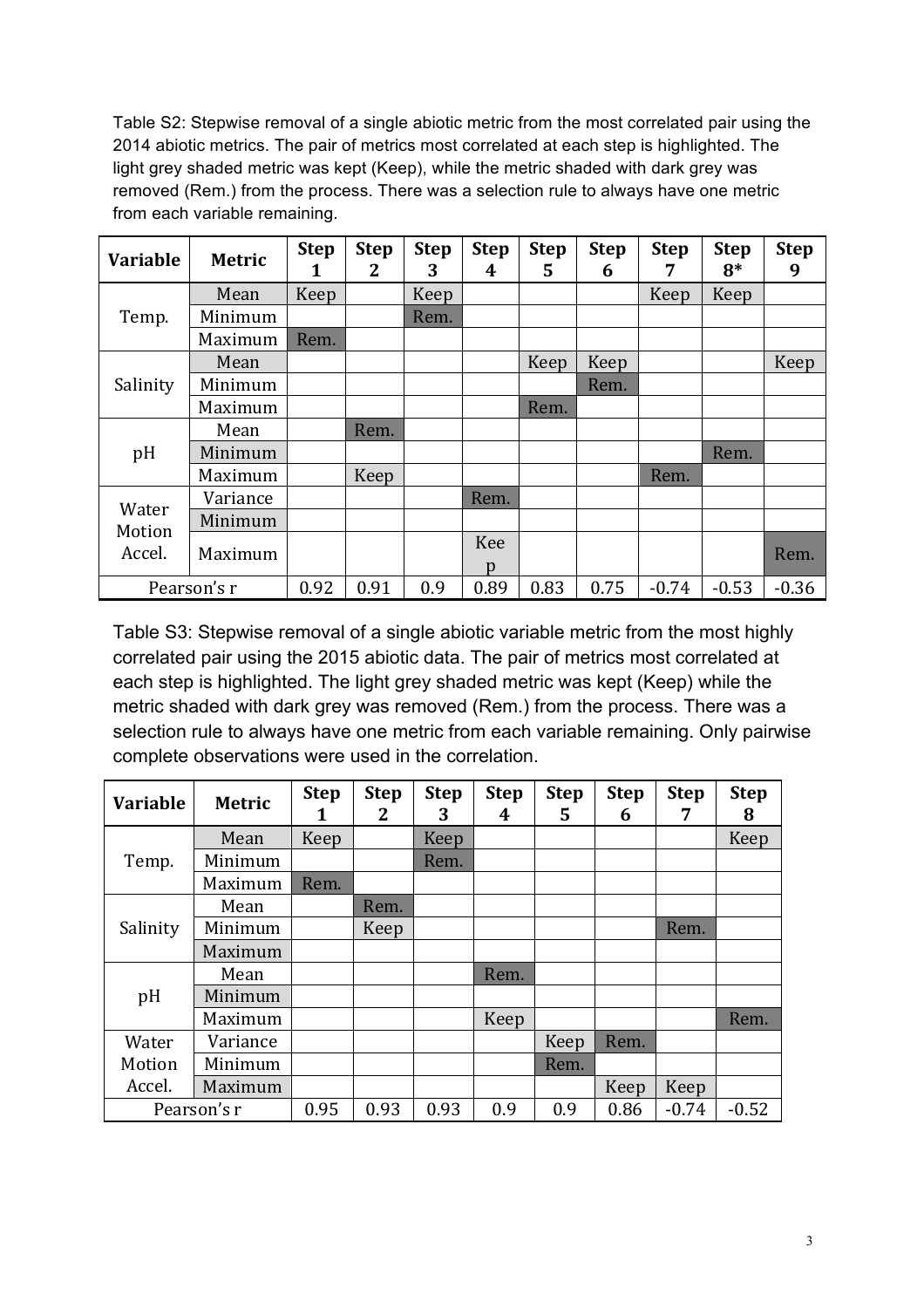Table S4: Parameter estimates, with their associated standard error (SE), for each of the species-level and site-specific model parameters from the best model in 2014 (best bottom-up (BB) and best top-down (BTD) model building methods provided the same best model). MaxPop = Maximum population size,  $D50 =$  time in days it takes for half of MaxPop occur, and  $\text{Lag}$  = the slope through the inflection point. The mean salinity (Mean Sal) abiotic metric has been centred for the analysis.

| Parameter                | Type          | Estimate (SE)  |  |  |
|--------------------------|---------------|----------------|--|--|
| MaxPop Intercept         | Species-level | $-0.48(0.66)$  |  |  |
| MaxPop Intercept sd      | Site-specific | 2.08(10.13)    |  |  |
| MaxPop (Mean Sal $-31$ ) | Species-level | 0.65(0.12)     |  |  |
| D50 Intercept            | Species-level | 4.48(0.01)     |  |  |
| D50 (Avg Sal - 31)       | Species-level | 0.30(0.01)     |  |  |
| Lag Intercept            | Species-level | 21.26(5.60)    |  |  |
| Lag (Avg Sal $-31$ )     | Species-level | $-20.55(6.29)$ |  |  |

Table S5: Estimates (est.), with associated standard error (SE), for each of the species-level (Sp.) and site-specific (Site) model parameters from the best model, for both the bottom-up (BBU) and the top-down (BTD) model development approaches, using 2015 data. The absolute scaled effect size (ASES) (see Materials and Methods of Murphy 2016) is provided for each abiotic metric parameter. MP = Maximum population size;  $D50 =$  time in days it takes for half of MaxPop occur; Lag = the slope through the inflection point; Int = Intercept; and Int. sd = Intercept sd. Temp. = mean temperature - 14; Sal. = maximum salinity - 30; pH  $=$  minimum pH  $-$  8; Accel.  $=$  maximum variance in acceleration.

| <b>Parameter</b> | <b>Type</b> | <b>BBU</b> est. (SE) | <b>BBU ASES</b> | BTD est. (SE)        | <b>BTD ASES</b> |
|------------------|-------------|----------------------|-----------------|----------------------|-----------------|
| MP Int.          | Sp.         | 1.06(0.28)           |                 | 27.48 (15.97)        |                 |
| MP Int. sd       | Site        | 0.74(12.42)          |                 | 2.12(12.41)          |                 |
| MP Temp.         | Sp.         |                      |                 | $-3.76(2.33)$        | 57.57           |
| MP Sal.          | Sp.         | $-0.13(0.20)$        | 0.69            | $-2.54(2.21)$        | 13.08           |
| MP <sub>pH</sub> | Sp.         |                      |                 | 18.10 (13.62)        | 9.51            |
| MP Accel.        | Sp.         |                      |                 |                      |                 |
| D50 Int.         | Sp.         | 4.56(0.07)           |                 | 11.29 (3.62)         |                 |
| D50 Int. sd      | Site        | 0.20(12.42)          |                 |                      |                 |
| D50 Temp.        | Sp.         |                      |                 | $-0.92(0.54)$        | 14.07           |
| D50 Sal.         | Sp.         | 0.17(0.07)           | 0.88            | $-0.31(0.48)$        | 1.57            |
| D50 pH           | Sp.         |                      |                 | 5.03(3.18)           | 2.64            |
| D50 Accel.       | Sp.         |                      |                 | $-674.31(236.48)$    | 5.07            |
| Lag Int.         | Sp.         | 14.88 (3.48)         |                 | 3.64(0.51)           |                 |
| Lag Temp.        | Sp.         |                      |                 | $-0.10(0.06)$        | 1.47            |
| Lag Sal.         | Sp.         | $-2.77(2.51)$        | 14.22           | $-0.01(0.10)$        | 0.07            |
| Lag pH           | Sp.         | 52.64 (16.95)        | 27.64           | $-1.90(1.18)$        | 1.00            |
| Lag Accel.       | Sp.         | 6352.57<br>(3766.51) | 47.80           | 1901.05<br>(1182.88) | 14.30           |